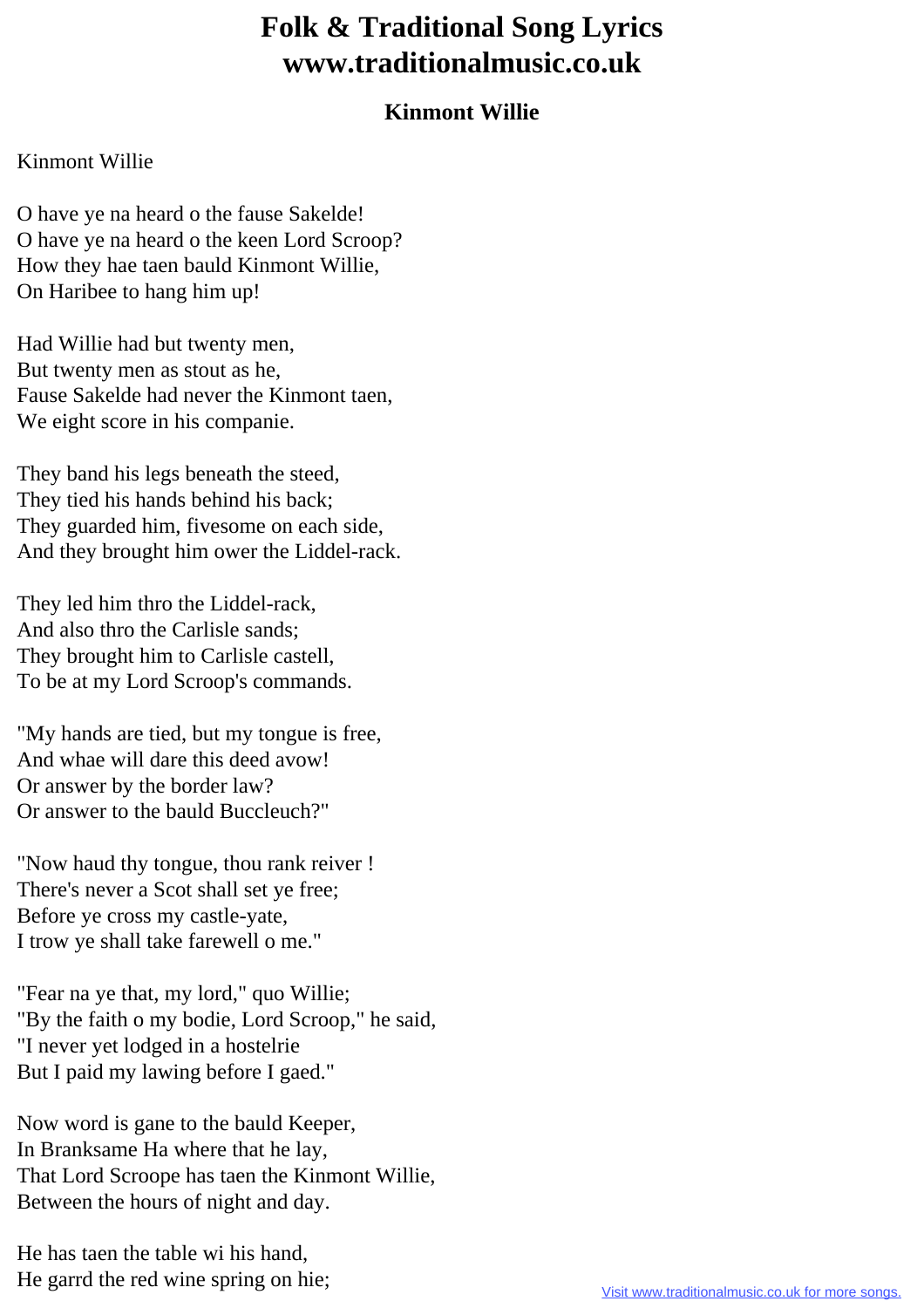"Now Christ's curse on my head," he said, "But avenged of Lord Scroop I'll be !

"O is my basnet a widow's curch? Or my lance a wand of the willow-tree? Or my arm a ladye's lilye hind? That an English lord should lightly me.

"And have they taen him Kinmont Willie, Against the truce of border tide, And forgotten that the bauld Bacleuch Is keeper here on the Scottish side?

"And have they een taen him Kinmont Willie Withouten either dread or fear, And forgotten that the bauld Bacleuch Can back a steed, or shake a spear?"

"O were there war between the lands, As well I wot that there is none, I would slight Carlisle castell high, Tho it were builded of marble-stone.

"I would set that castell in a low, And sloken it with English blood; There's nevir a man in Cumberland Should ken where Carlisle castell stood.

"But since nae war's between the lands, And there is peace, and peace should be, I'll neither harm English lad or lass, And yet the Kinmont freed shall be!"

He has calld him forty marchmen bauld, I trow they were of his ain name, Except Sir Gilbert Elliot, calld The Laird of Stobs, I mean the same.

He has calld him forty marchmen bauld. Were kinsmen to the bauld Buccleuch, With spur on heel, and splent on spauld. And gleuves of green, and feathers blue.

There were five and five before them a', Wi hunting-horns and bugles bright, And five and five came wi Buccleuch. Like Warden's men, arrayed for fight.

And five and five like a mason-gang.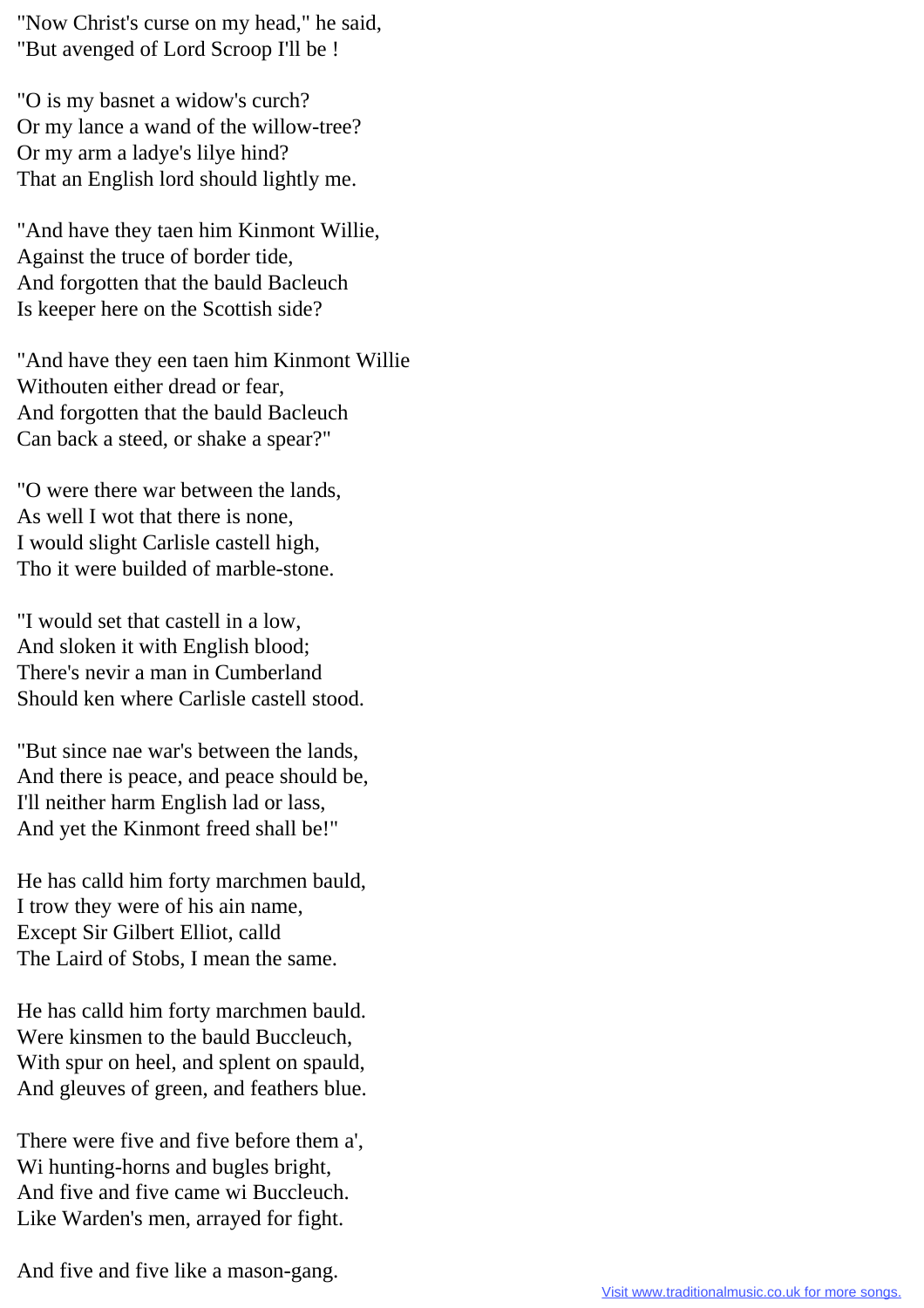That carried the ladders lang and hie; And five and five like broken men; And so they reached the Woodhouselee.

And as we crossd the Bateable Land, When to the English side we held, The first o men that we met wi, Whae sould it be but fause Sakelde !

"Where be ye gaun, ye hunters keen?" Quo fause Sakelde, "Come tell to me." "We go to hunt an English stag, Has trespassed on the Scots' countrie."

"Where be ye gaun, ye marshal-men?" Quo fause Sakelde, "Come tell me true!" "We go to catch a rank reiver, Has broken faith wi the bauld Buccleuch."

"Where are ye gaun, ye mason-lads, Wi a' your ladders lang and hie!" "We gang to herry a corbie's nest, That wons not far frae Woodhouselee."

"Where be ye gaun, ye broken men?" Quo faulse Sakelde, "Come tell to me," Now Dickie of Dryhope led that band, And the nevir a word o lear had he.

"Why trespass ye on the English side? Row-footed outlaws, stand!" quo he; The ne'er a word had Dickie to say, Sae he thrust the 1ance thro his fause bodie.

Then on we held for Carlisle toun, And at Staneshaw-bank the Eden we crossd; The water was great and meikle of spait, But the nevir a horse nor a man we lost.

And when we reachd the Staneshaw-bank, The wind was rising loud and hie; And there the laird garrd leave our steeds, For fear that they should stamp and nie.

And when we left the Staneshaw-bank, The wind began full loud to blaw; But 'twas wind and weet. and fire and sleet, When we came beneath the castel-wa.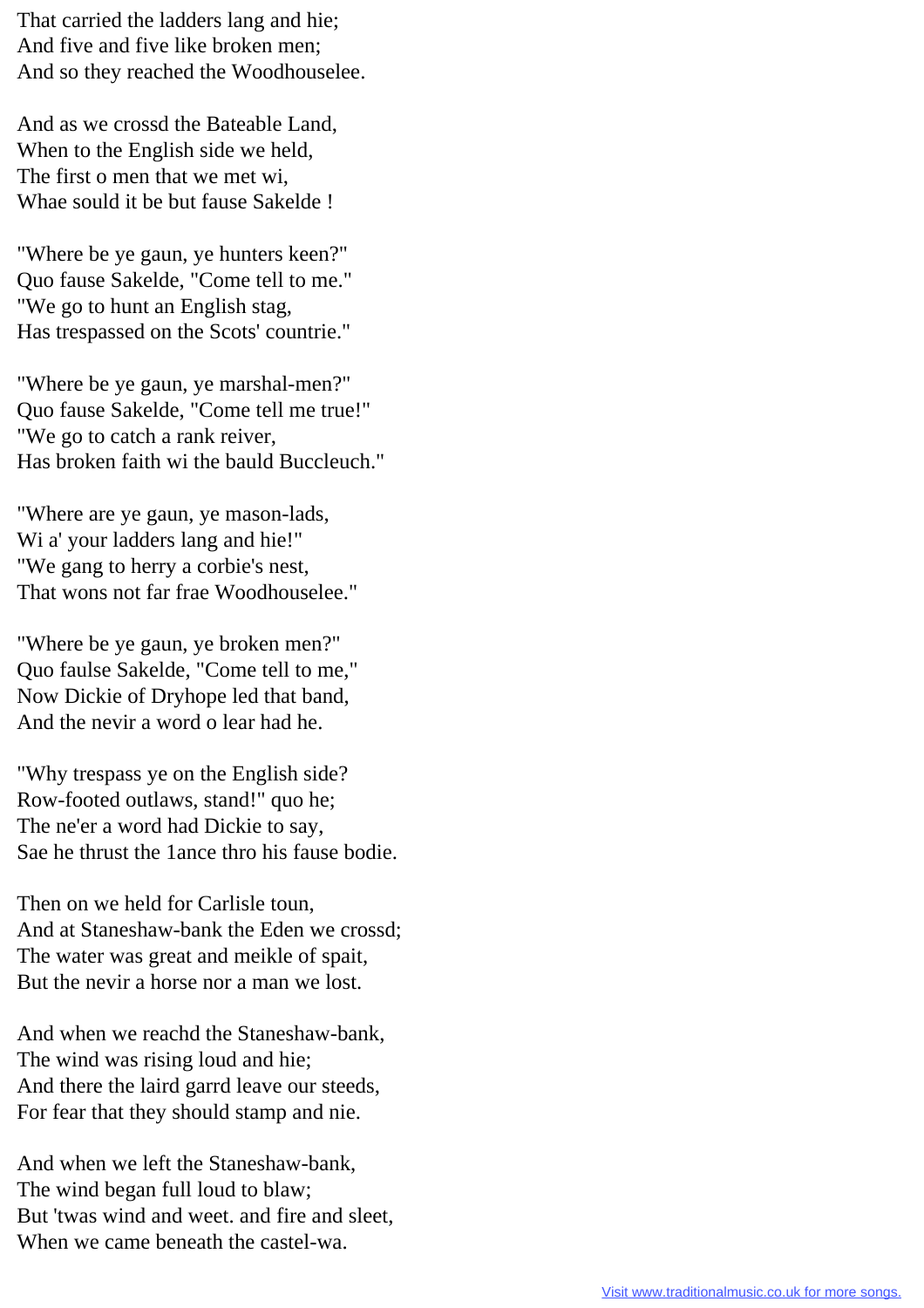We crept on knees, and held our breath, Till we placed the ladders against the wa; And sae ready was Buccleuch himsell To mount the first before us a'.

He has taen the watchman by the throat, He flung him down upon the Iead: "Had there not been peace between our lands, Upon the other side thou hadst gaed."

"Now sound out trumpets!" quo Buccleuch; "Let's waken Lord Scroope right merrillie." Then loud the Warden's trumpets blew "O whae dare meddle wi me?"

Then speedilie to wark we gaed, And raised the slogan ane and a', And cut a hole thro a sheet of lead, And so we wan to the castel-ha.

They thought King James and a' his men, Had won the house wi bow and speir; It was but twenty Scots and ten That put a thousand in sic a stear !

Wi coulters and wi forehammers, We garrd the bars bang merrilie, Untill we came to the inner prison, Where Willie o Kinmont he did lie.

And when we cam to the lower prison, Where Willie o Kinmont he did lie, "O sleep ye, wake ye, Kinmont Willie, Upon the morn that thou's to die?"

"O I sleep saft, and I wake aft, It's lang since sleeping was fleyd frae me; Gie my service back to my wife and bairns, And a' gude fellows that speer for me."

Then Red Rowan has hente him up, The starkest men in Teviotdale: "Abide, abide now, Red Rowan, T'ill of my Lord Scroope I take farewell.

"Farewell, farewell, my gude Lord Scroope! My glide Lord Scroope, farewell!" he cried "I'll pay you for my lodging-maill When first we meet on the border-side."